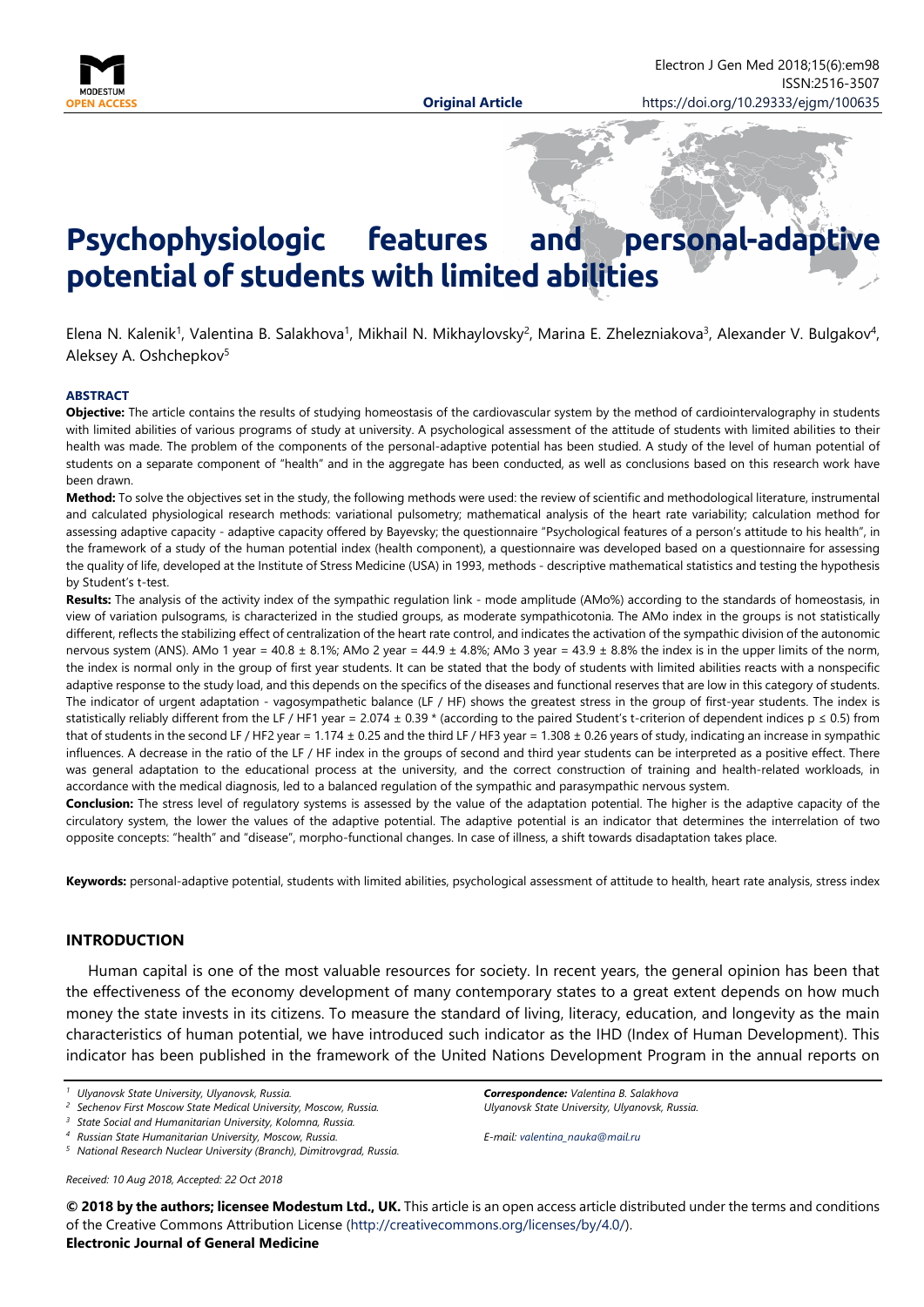human development since 1990. Referring to the "Human Development Report in the Russian Federation for 2017", we found that Russia with an index of 0.804 for the first time in 2015 was among the countries with a high level of human development (Norway leads with an index of 0.949 in 2015). The world average index was 0.717, which is significantly lower than in Russia. Having given the value of the IHD for Russia at the level of 0.805, that is, according to the data of the 2016 report, the index in Russia in 2015 decreased slightly due to a decrease in GDP at PPP (purchasing power parity) (1).

The current stage of economic development determines the importance of considering human capital as a holistic reflection of human resources and the foundation for allocating and functioning intellectual, social and cultural capital, since this is what contributes to the recognition of the need to invest in the full development of human potential.

Human capital is the most important (but not the only) form of the human potential manifestation. We stick to the position that the definition of human potential is an integral part of the concept of human capital, since in both cases an individual with a certain education, a state of health, upbringing and motivation is considered, but the concept of human capital relates more to economic activity, while human potential is closer to sociological and psychological concept (2 -11).

Health remains the most important value, and its integral index is the end result of a person's effective functioning. The state of health of students is one of the most important generalizing parameters of a nation's health (1).

From the point of view of the medical aspect: social health is a characteristic of the physical and mental health of society, i.e. health of society (12).

The shift from psychological health to the social level is very conditional. However, in the second case, a person is thought of as a social being, and here the most important issues are the impact on the health of the individual, as well as the fulfillment of social functions by the person. This fact is of great importance for students with disabilities. Social health is determined by the quantity and quality of the interpersonal relationships of the individual and the degree of his participation in the life of society. Disorders in the field of social health may be due to the dominance of certain personal characteristics (conflict, self-centeredness, etc.). In addition, according to a number of authors (13) these properties determine the process of the deviant behavior formation. They can be divided into external factors and internal development processes leading to the personality deformation.

The problem of social health of students with disabilities under modern conditions is starting to assume a mobile character. "Social changes can turn a previously formed socialization into unsuccessful one, and the opportunity to achieve success in this regard also depends on the ability to adapt under changed conditions" (14-19).

The person himself plays a decisive role in maintaining and saving his own health. This is connected with his ability to assess the state of his health. At the same time, the effectiveness of self-assessment of health directly depends on understanding oneself.

The attitude to health is a system of individual, selective connections of a personality with various phenomena of the surrounding reality, contributing to or, on the contrary, threatening the health of people, as well as a definite assessment by an individual of his social health, physical and mental state (19, 20).

The need for health has a potential value that is actualized in a state of illness, and, secondly, a value that varies in meaning. Its importance especially increases for students with disabilities (HIA) under conditions of an accelerated pace of life, an increase in the volume of educational information, and a complication of the learning process in higher education.

Thus, we took interest in determining the psychological characteristics of the attitude of students with disabilities to their health, to study the influence of training at the university on their functional state, and to trace changes in the indicator (health component) of human potential among students (7, 21 - 25).

# **MATERIALS AND METHODS**

To solve the problems posed in the course of the study, the following methods were used: the analysis of the scientific and methodological literature, instrumental and calculated physiological research methods: variational pulsometry; mathematical analysis of the heart rate variability; the calculation method for assessing adaptive capacity - adaptive capacity offered by Bayevsky; psychological studies - a questionnaire "Psychological features of a person's attitude to his health", in the framework of a study of the human potential index (health component), a questionnaire was developed on the basis of a questionnaire to assess the quality of life, developed at the Institute of Stress Medicine (USA) in 1993 (25), the methods - descriptive mathematical statistics and testing the hypothesis using Student's t-criterion.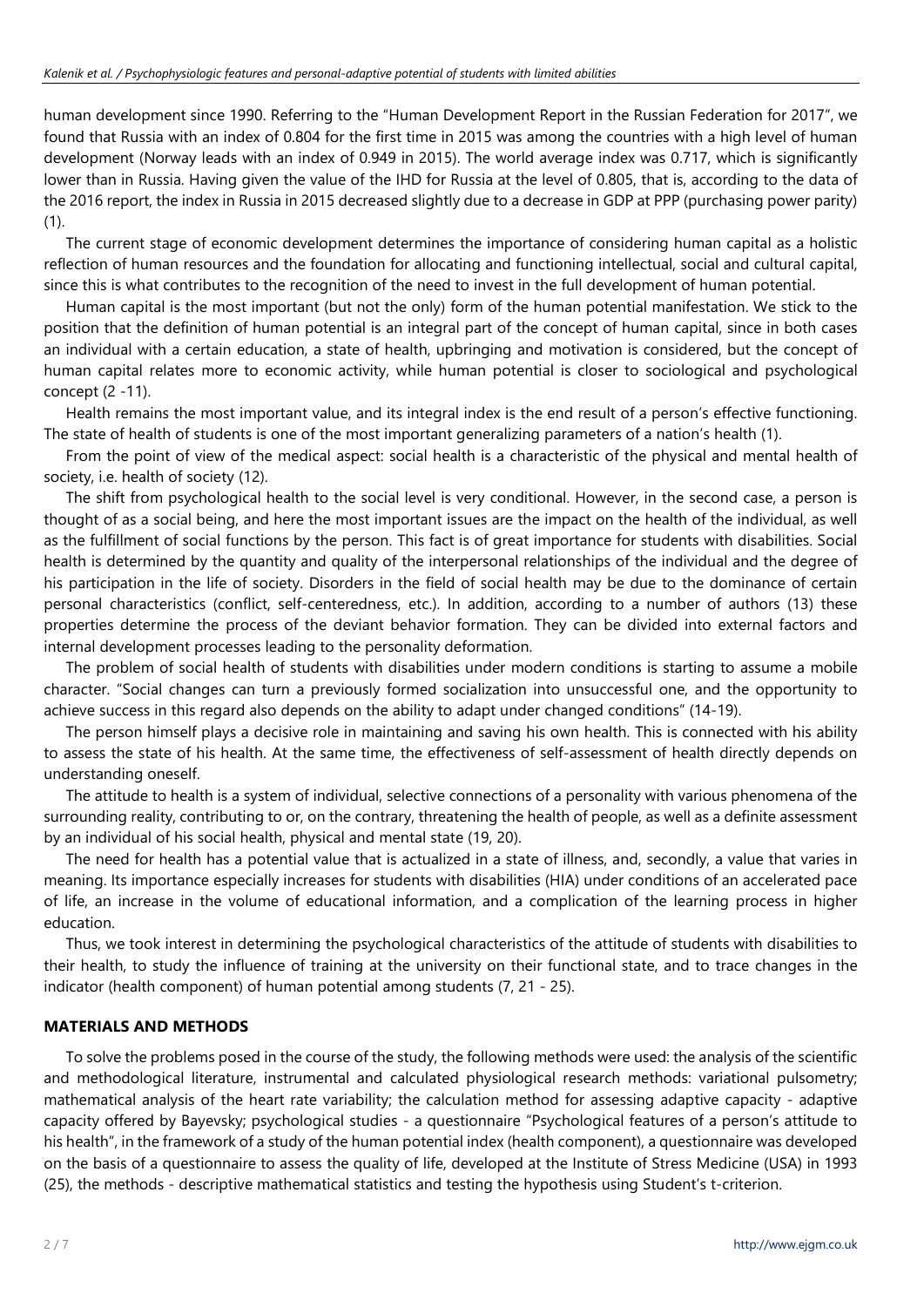#### **Experimental Part**

The study was conducted in the physiological laboratory of the Faculty of Physical Education, Institute of Medicine, Ecology and Physical Education, Ulyanovsk State University. The study involved students with disabilities of Ulyanovsk State University from the first to the third year of full-time study of various programs, the total number of 30 young people. The subjects were divided into three groups (n-10): group 1 - 1 year, group 2 - 2 year, group 3 - 3 year.

In these groups the students were distributed according to their diseases in the following way:

Group 1 - 50% diseases of the loco-motor system (with outcomes of complex fractures, spinal surgery, arthritis, etc.) 30% diseases related to endocrinology and nephrology, 20% of students with diseases of the cardiovascular system.

Group 2 - 60% of students with diseases of the cardiovascular system, 10% - diseases related to the clinic of nervous diseases (epilepsy), 10% - with chronic nonspecific lung diseases, 20% - diseases of the loco-motor system.

Group 3 - 10% of students with diseases of the loc-motor system, 20% of diseases related to nephrology, 30% of students with diseases of the cardiovascular system, 10% with chronic nonspecific lung diseases, 30% diseases of the digestive system.

Each group was examined with the use of the computer technology and "a complex for processing cardiointervalograms and analysis of the heart rate variability Varicard 2.51".

Each group was examined using the computer program Varicard 2.51.

Cardiointervalography by Bayevsky (heart rate variability - HRV) is recognized by the Western scientific community as the only means of integrated assessment of the sympathic and parasympathic activity of the ANS. Although one of the leading vegetologists (Wayne) draws attention to the fact that its indicators testify only to the "homeostasis of the cardiovascular system" and very relatively to the general vegetative tone. In addition, developers think of homeostasis as the dynamic balance between environmental conditions and physiological functions of the body, in which each physiological system at the same time provides its own stability and adaptation to new needs (23). It was important for us to trace the adaptation and adaptive capacity of the body of a student with disabilities to university studies, and the cardiointervalography method can provide an objective assessment and result in terms of the objectives set in the study.

#### **RESULTS AND DISCUSSION**

After conducting a statistical and autocorrelation analysis of the heart rate, we found that the heart rate indices are gradually increased in all groups, relative to age. The heart rate indices in groups 1 and 3 are in the upper limits of the norm (HR1 year =  $86 \pm 5.3$  beats / min; HR3 year =  $88.9 \pm 5.2$  units / min). The students of the 2 year HR2 =  $109.6 \pm 9.1$ beats / min. above normal. By paired Student t-test of dependent indices ( $p \le 0.5$ ), HR2 year is statistically different than in the other two groups. Perhaps this is due to the specificity of the disease, 60% of the 2<sup>nd</sup> year students have a history of cardiovascular diseases. We also believe that the 2nd year students react to the educational process with a nonspecific adaptive response. We can support this conclusion with the following results of our research.

A "stress index" (SI) of the first year students has a functional norm on average, while in the other two studied groups the regulatory systems of the body have moderate sympathicotomy (autonomic tone SI 1 year = 142.5  $\pm$  48.8; SI 2 year  $= 198.5 \pm 48$ , 9; SI 3 year = 171.6  $\pm$  76.7). In the second group, the "SI" has an upper limit of moderate sympathicotomy, which indicates a more pronounced stress state of second-year students. This index is extremely sensitive to an increase in the tone of the sympathetic nervous system. The organism reacts to such "excitation" as studying at the university for students with disabilities "by mobilizing functional reserve mechanisms that smooth out and compensate for possible disturbances of homeostasis" (27).

In our work, we obtained data that reflect a psycho-emotional stress. The mobilization of energy and metabolic reserves during functional effects may be reflected by changes in the power of the spectrum in the VLF range. Despite the conditional and in many ways still controversial nature of this interpretation of changes in VLF, it can be useful in studies of both healthy people and patients with various conditions associated with impaired metabolic and energy processes in the body. The VLF index in the studied groups is in the range of  $18.4 \pm 4.5\%$ ,  $17.9 \pm 5.9\%$ ,  $18.9 \pm 6.0\%$  of low values (in the first, second and third research groups, respectively), which corresponds to VLF "below the norm". Changes in the index do not differ significantly in groups, and the values are slightly below the norm, but this result can be interpreted as a lack of body reserves, the effect of the disease. The psycho-emotional burden on students with disabilities in higher education institutions is complex, during training students with health impairments develop their inherent abilities and organize their behavior, resulting in the formation of motivational, psychosomatic and somatic aspects that distinguish them from other students. In scientific papers there are studies confirming this fact (28).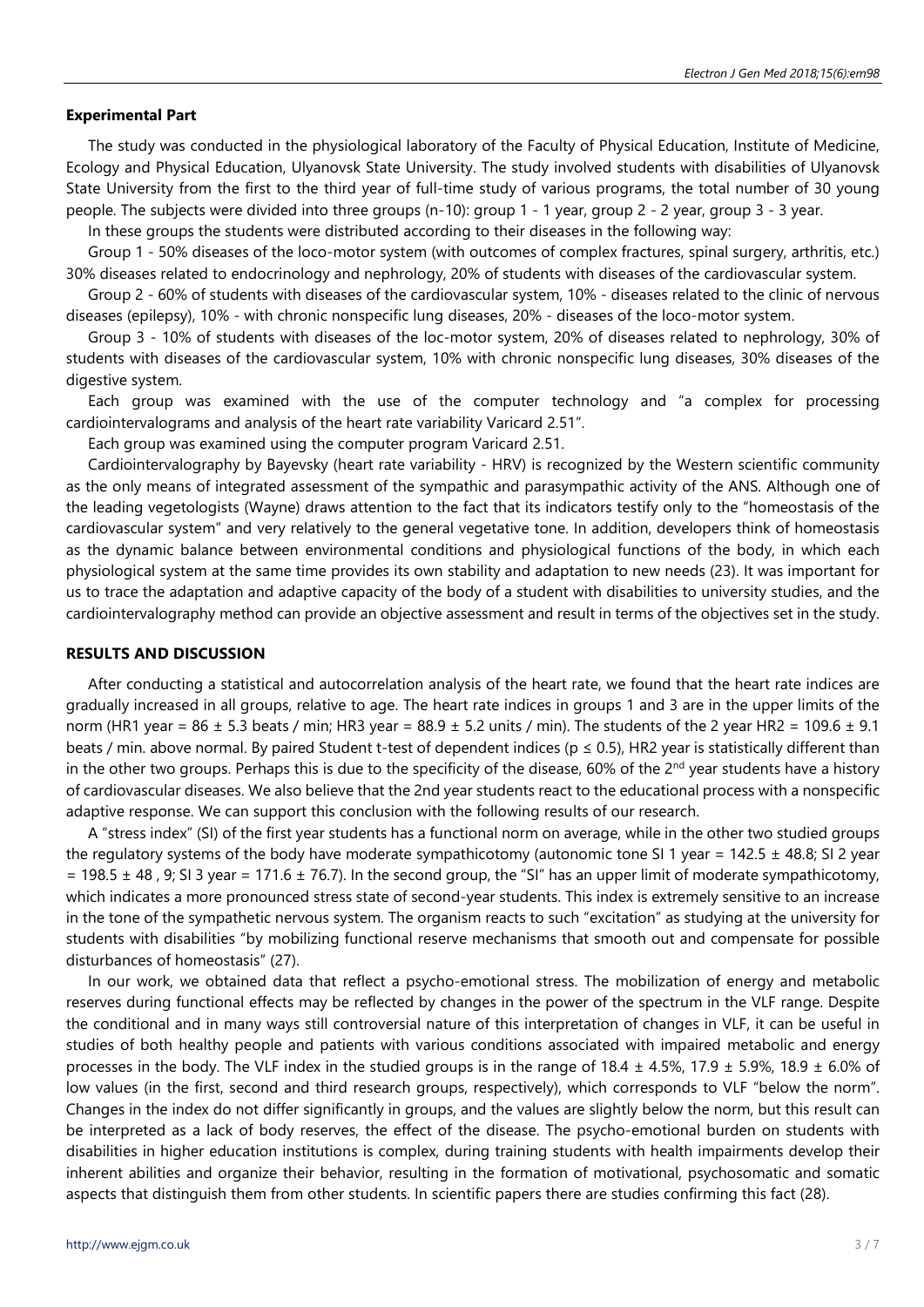The quantitative characteristic of the relationship between the central and autonomous circuits of the heart rate regulation, the IC (index of centralization), in the studied groups is within the normal range and is not statistically different (IC1 year = 2.88  $\pm$  0.51; IC 2 year = 2.21  $\pm$  0.87; IC 3 year = 2.11  $\pm$  0.46). However, the indicator is within the lowest values, as evidenced by the somatic aspect of students with disabilities.

We considered the results by the method of "manual" mathematical analysis of the heart rate variability according to Bayevsky in the following mathematical indicator - AMo (mode amplitude). The amplitude of the mode (AMO) is the number of cardiointervals, corresponding to the value of Mo, as a percentage of the sample size. The mode (Mo) is the value of the cardiointerval, most often found in the dynamic range. This is the most reliable level of functioning of the cardiovascular system. With a normal distribution and high stationarity of the process under study, Mo differs little from the mathematical expectation. It displays the stabilizing effect of controlling the heart rate, which is caused by the activation of the sympathic part of the ANS.

The analysis of the activity of the sympathic regulation link - mode amplitude (AMo%) according to homeostasis standards, according to variation pulsograms offered by R.M. Baevsky (26), is characterized in the studied groups, as moderate sympathicotonia. The AMo index in the groups is not statistically different, reflects the stabilizing effect of centralization of the heart rate control, and indicates the activation of the sympathic division of the autonomic nervous system (ANS). AMo1 year =  $40.8 \pm 8.1\%$ ; AMo 2 year =  $44.9 \pm 4.8\%$ ; AMo 3 year =  $43.9 \pm 8.8\%$  index is in the upper limits of the norm, the index is normal only in the group of the 1 year students. It can be stated that the body of students with disabilities reacts with a nonspecific adaptive response to the study load, and this depends on the specifics of the diseases and functional reserves that are low in this category of students.

The indicator of urgent adaptation - vagosympathic balance (LF / HF) shows the greatest stress in the group of firstyear students. This index statistically reliably differs from the LF / HF1 year = 2.074  $\pm$  0.39  $*$  (according to the paired Student's t-criterion of dependent indices  $p \le 0.5$  from that of the students of the second LF / HF2 year = 1.174  $\pm$  0.25 and the third LF / HF3 year =  $1.308 \pm 0.26$  years of study, which indicates an increase in sympathic influences. A decrease in the ratio of the LF / HF index in the second and third year groups can be interpreted as a positive effect. There was a general adaptation to the educational process at the university, and the correct construction of training and healthrelated workloads, in accordance with the medical diagnosis, led to a balanced regulation of the sympathic and parasympathic nervous system. This fact is consistent with the results of the work conducted by R.S. Minvaleyev, A.I. Ivanova, V.A. Vishnevsky, S.I. Loginov, A.Sh. Bektimirov, E.N. Lopatnikova, A.A. Fedyakina, N.A. Semyonova, Zh.G. Kortava, and others, where was shown that after the proper execution of loads, an increase in the tone of the parasympathic division of the autonomic nervous system leads to a balanced regulation (29). Although other indicators prove that there is a difficult process of adaptation and not always a positive balance of regulation among students with disabilities, and especially among second-year students.

The tension level of regulatory systems is assessed according to the magnitude of the adaptive potential. The higher the adaptive capacity of the circulatory system is, the lower the values of the adaptive potential. The adaptive potential is an indicator that determines the interrelation of two opposite concepts: "health" and "disease". As one of the criteria for assessing adaptation abilities, the assessment of the adaptive potential according to Bayevsky was proposed for students (29).

At the time of the study in groups, among students, the assessment of the adaptation potential (AP) according to Bayevsky (29) corresponded to a normal (satisfactory) adaptation in the first and third years AP1 year = 2.05  $\pm$  0.03 and AP 3 year = 2.04  $\pm$  0.04, respectively. In the group of second year students, the values were slightly worse and corresponded to the stresses of the adaptation mechanisms of AP 2 year =  $2.1 \pm 0.07$ . We believe that it is more difficult for 2nd year students to adapt to the university environment. There is a greater number of special subjects in the curriculum of 2nd year students, the volume of hours in the subjects of the general - humanities course decreases. Due to the complexity of mastering special subjects, theoretical and practical training, leading to a greater burden for students with disabilities, morpho-functional changes take place. A shift towards disadaptation takes place in case of illness. This indicator is confirmed by the following psychological research.

A healthy person should be as adaptable as possible to the environment. Assessing the health status with the use of the "Express - health assessment" the overall assessment represents a low level of health in all the groups, both among girls and boys.

1. To interpret the answers to the question "What is health?", The content analysis procedure was used: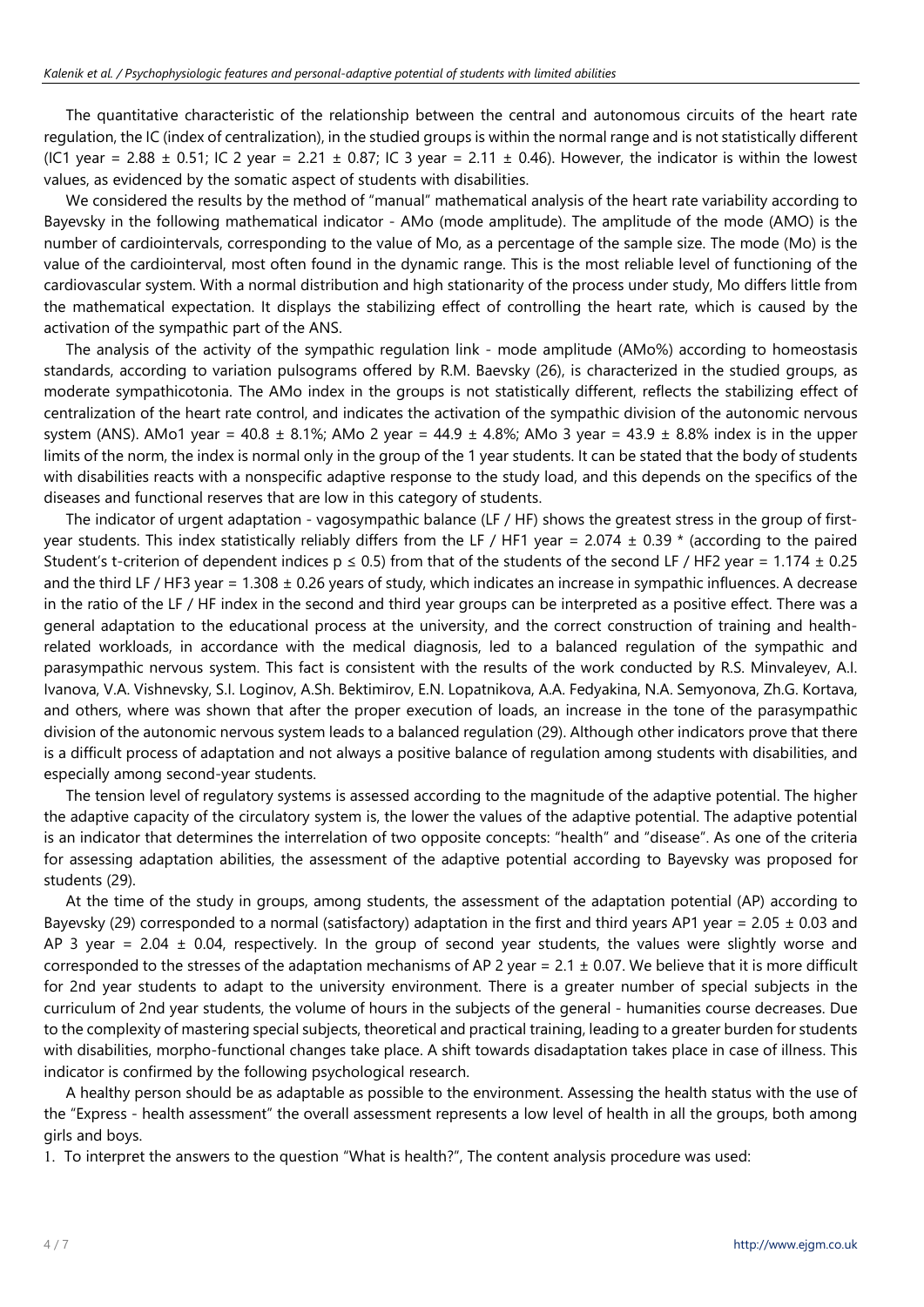• when analyzing the definitions of the concept "health" obtained in the study of a group of subjects, the essential signs of health were considered as semantic units of content, as well as the frequency of their occurrence was determined: (% of the total number of respondents).

Thus, the most frequent characteristics of health, reflecting the individual characteristics of students' attitudes toward their health, were the following:

- 1. The majority of respondents (40.6%) define health as a state characterized by well-being (feeling of comfort, wellbeing, serenity).
- 2. Health is characterized as the absence of painful sensations or diseases (approximately 21.8% of respondents express this opinion, for example, stating that "Health is the absence of diseases" or "Health is when nothing hurts").
- 3. 15.6% of respondents consider the harmonious combination of spiritual and physical principles in a person an important characteristic of health (for example, "Health is physical, mental, social and spiritual well-being").
- 4. Health is also regarded as a required condition to achieve success in various fields of activity (for example, 15% of respondents defined health as "the opportunity to be active and live comfortably").

On the basis of the study results of the psychological characteristics of the attitude to their health, students of all years have a high degree of adequacy at the value-motivational level. In the hierarchy of values, students are motivated to preserve and improve health. Thus, the attitude of students to their health, on the one hand, reflects the experience of the individual, and on the other, has a significant impact on his behavior. Students act adequately by the degree of compliance of actions and deeds with the requirements of a healthy lifestyle.

However, the assessment of the behavioral scale of the 2nd year students is lower than that of the freshmen and senior students. It means that 2<sup>nd</sup> year students understand that they do little to take actions aimed at preserving their health.

At the cognitive level, students have the following assessment: 1<sup>st</sup> year = 64 ± 4.1 p., 2<sup>nd</sup> year = 75.9 ± 5.3 p., 3<sup>rd</sup> year  $= 74.2 \pm 5.7$  p. First-year students have a lower grade than in the other two groups and indicate: a low degree of awareness and competence in the field of health. They believe that they have little knowledge of the main risk factors and anti-risk in understanding the role of health in ensuring an active and long life.

At the emotional level, the indicator of anxiety in relation to one's health is inadequate in all groups. Because of their limited abilities, students do not know how to "enjoy the state of health and be happy with it." Correcting unfavorable aspects, the adaptation to study at the university, taking account of the disease, is a long and sometimes very painful process for the student's personality, combined with overcoming internal conflicts and negative emotional experiences (30). The reason for this discrepancy, apparently, is that very often people perceive health as something unconditionally given or taken for granted, the need for which, although realized, is felt only in the context of deficiency, which is clearly expressed in students with impaired health.

## **CONCLUSION**

Discussing the changes of the human potential index in students studying at USU, in the component "health" we found that - the average index of the health potential in the first year students reaches 17.6 points - "average". Comparing the data of the first stage and the second in dynamics, we obtained the following data: - the average index of the health potential in the group of second year students reached 19.5 points, and we see an increase in comparison with the group of first year students (17.6 b.), - the average index of the potential health among third year students reached 20.4 points;

Summarizing the results of the study, we observe that the index of human potential of USU students during the period of study fluctuated slightly, but, nevertheless, it maintained its position at an average level. This is indicative of the stability of the studied index in the formed focus group. However, in the questionnaires about their human capital, students admitted low potential: "one's own physical development seems to be extremely low. There are practically no elements of special education in this area, and the respondent is far from his physical perfection. Motivation and value orientations are sometimes directed away from those that a healthy lifestyle implies. The origins of this state of poor physical culture should be sought from the time of studying at school, when, for health reasons, the respondent was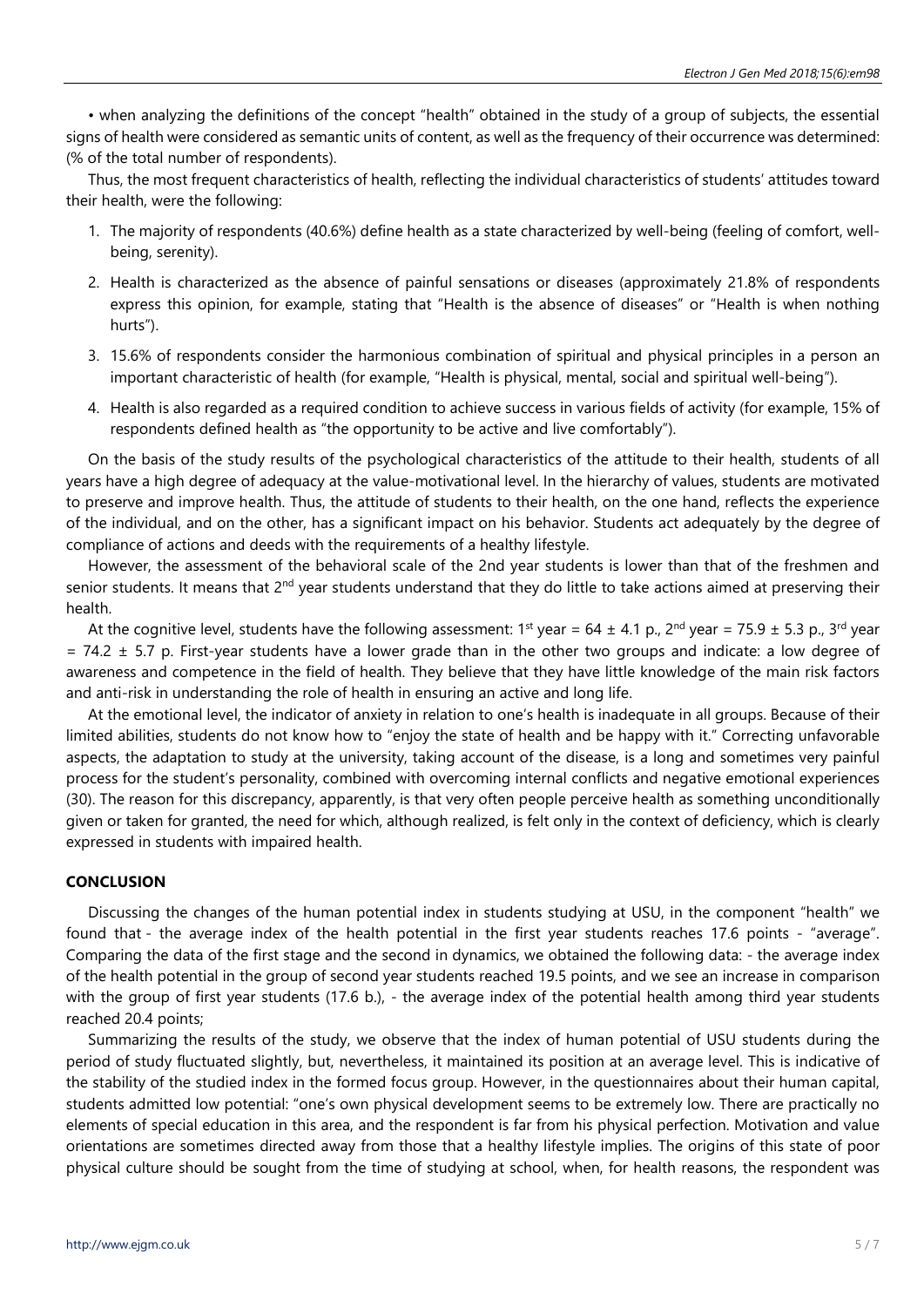released from PT classes. In this regard, there was a certain alienation from physical culture, and in fact the need for it was eliminated." A student of the 2 year.

Thus, the targeted formation of the correct attitude to health is of particular importance for students with limited abilities. A special role is given to physical training classes, the creation of cognitive conditions for the acquisition of knowledge and skills that would contribute to the prevention of diseases caused by pathological changes in the body.

# **ACKNOWLEDGEMENTS**

The publication was prepared in the framework of the project supported by the Grant President, order number МК-1562.2018.6

# **REFERENCES**

- 1. Zobov RA, Kozlov AA. Actual problems of social health research. St. Petersburg: Himizdat. 2004.
- 2. Berezovskaya RA., Nikiforov GS. Attitude to health. Psychology of health. St. Petersburg: Himizdat. 2003.
- 3. Bubnov YuA, Endovitsky DA, Bubnov YuA, Gaidar KM. Actual problems of education of youth in modern Russia. In Bulletin of Voronezh State University. 2017;2:5-11.
- 4. Enyashina NG, Gridnevа SV, Khudyakova TL, Gridyaeva LN, Pozharskay EL, Deberdeeva NA. Development of Higher Education Students' Creative Abilities in Learning and Research. In Eurasian Journal of Analytical Chemistry. 2017;5b:753–763.
- 5. Fedyakin AA, Semenov ON, Kortava ZHG. Adaptive changes in the activities of the cardiovascular system of women in the process of training in school health. In Scientific and theoretical journal "Uchenye zapiski". 2010;7(65):82-86.
- 6. Kalinina NV, Kalinin IV. Social adaptation of school children in an inclusive school: resources and opportunities. Society: Sociology, Psychology, Pedagogy. 2016;5:34-36.
- 7. Kassil GN, Weisfeld IL, Metlina EL, Schreiberg. Humoral and hormonal mechanisms of regulation of functions in sports activities. Moscow: Science. 1978.
- 8. Lipatova NV, Salakhova VB, Chertushkina TA, Ermolayeva SV, Mikhaylova IV, Shrol OY, Panteleev SV. An adaptive man: hardiness resources in the conditions of system crises at the turn of the xix-xx and the xx-xxi centuries. Mediterranean Journal of Social Sciences. 2015;6(2)S3:136-141.
- 9. Masalimova AR, Shaidullina AR. Diversification of Professional On-the-Job Training Models and Forms in Contemporary Business Conditions. In Modern Journal of Language Teaching Methods. 2017;7(3):554-561.
- 10. Mitin SN. System-synergetic approach as a basis of work of the expert working with youth. In Simbirsk Scientific Bulletin. 2014;3(17);44-49.
- 11. Ovsyanik OA, Belinskaya DB, Kochetkov IG, Deberdeeva NA. 'Specific Features of Value Orientations and Social Mindsets of Deviant Teenagers'. In International journal of environmental & science education. 2016;11(18):12327-12336.
- 12. Kalenik EN, Kashirin VA, Konovalova LV. The impact of university studies on the health status of students with disabilities of different courses. Adaptive physical education. 2016;3(67):15-22.
- 13. Vygotsky LS. Psychology. Moscow: April Press: EKSMO-Press. 2000.
- 14. Mitin SN. Psychotherapeutic approach in the management of the development of educational systems. Simbirsk Scientific Bulletin. 2016;4(26):31-39.
- 15. Mitin SN, Belinskaya DB, Vasyakin BS, Kamneva EV, Lipatova NV. A socionomic approach in studying key types of the personality's viability. Modern Journal of Language Teaching Methods. 2017;5:18-28.
- 16. Salakhov WB. The problem of resocializing a deviant personality. Simbirsk Scientific Herald. 2015;3(21):134-157.
- 17. Salakhova VB, Ovsyanik OA, Shmeleva NB, Lvova EN, Shabanova OV. The Problem of Higher Education in the Executive System of Russian Government. International
Journal of Environmental & Science Education. 2016;11(4):9883-9889.
- 18. Salakhova VB, Tashcheva AI, Gridnevа SV, Zhmurin IE, Mikhaylovsky MN. Experimental study of social and psychological correction of the teenage peronality's values and motivation sphere who is prone to deviant behavior. Modern Journal of Language Teaching Methods (MJLTM). 2017;7(4):12-20.
- 19. Volkova AyU, Kalenik EN. Human potential of modern youth on the example of a group of students of UlSU. Simbirsk Scientific Herald. 2018;2(32):42-46